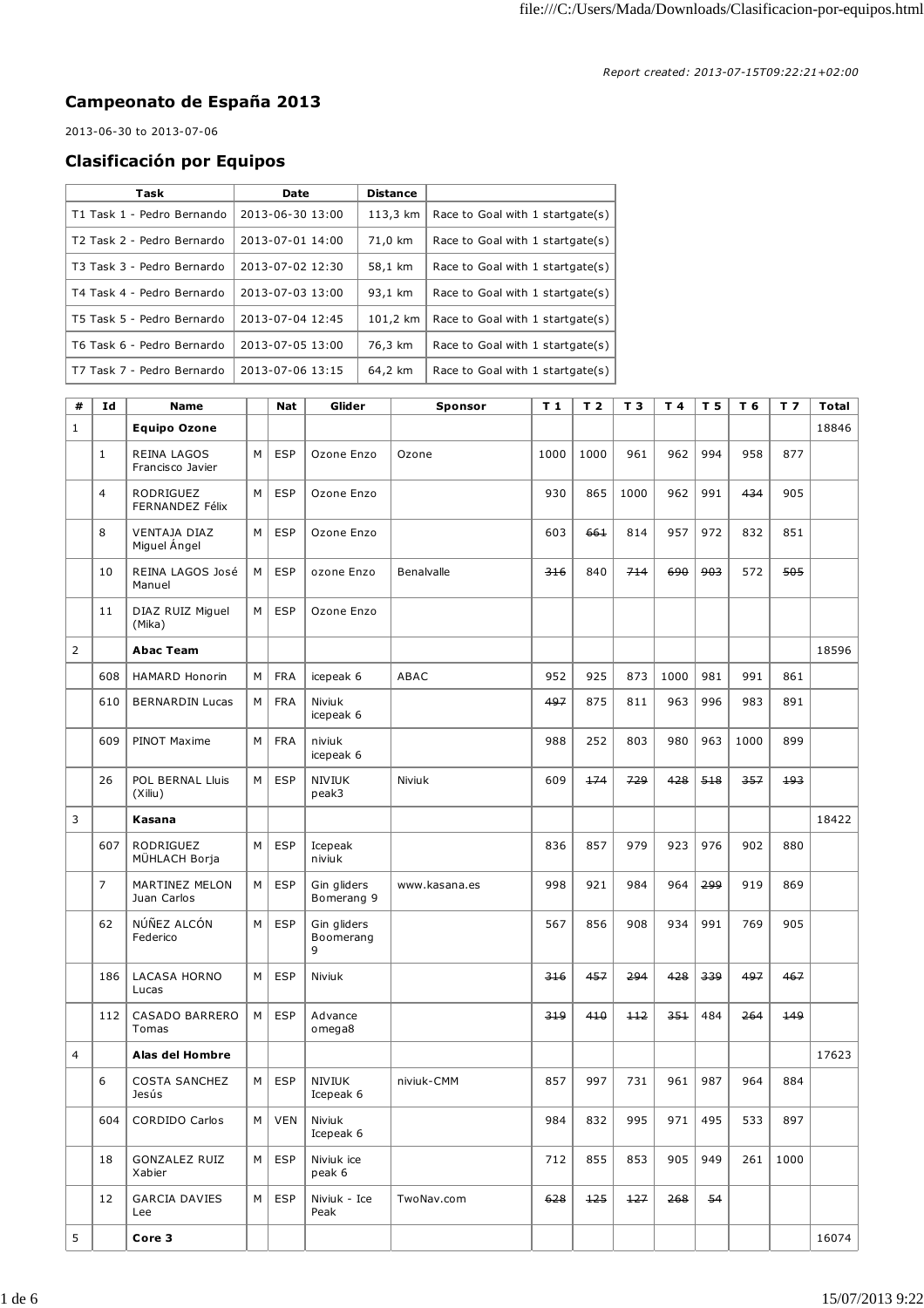| #              | Id  | Name                                        |   | Nat        | Glider                       | Sponsor                                      | T 1 | T <sub>2</sub> | T 3 | T 4   | T <sub>5</sub> | T 6 | T <sub>7</sub> | Total |
|----------------|-----|---------------------------------------------|---|------------|------------------------------|----------------------------------------------|-----|----------------|-----|-------|----------------|-----|----------------|-------|
|                | 44  | GAYOSO ARRIBAS<br>Luis Manuel               | M | <b>ESP</b> | SWING Core<br>3              | <b>AVLE</b>                                  | 803 | 313            | 848 | 695   | 956            | 618 | 857            |       |
|                | 17  | <b>CRESPO VALDEZ</b><br>Daniel              | M | <b>ESP</b> | Swing Core3                  | Ojovolador.com                               | 834 | 584            | 909 | 864   | 20             | 970 | 864            |       |
|                | 3   | <b>CUBEL GALLARTE</b><br>David              | M | <b>ESP</b> | Swing Core3                  | Bomberos Cuenca 112                          | 845 | 996            |     |       | 945            | 871 | 212            |       |
|                | 37  | <b>ELDUAIEN</b><br>MADARIAGA Gorka          | M | <b>ESP</b> | Swing Core<br>3              |                                              | 212 | 195            | 807 | 582   | 593            | 258 | 320            |       |
| 6              |     | <b>Los Titanes</b>                          |   |            |                              |                                              |     |                |     |       |                |     |                | 15654 |
|                | 23  | MALHONDA<br>MALHONDA Jean<br>Marc           | M | <b>FRA</b> | niviuk<br>icepeak 6          |                                              | 869 | 772            | 778 | 948   | 538            | 879 | 852            |       |
|                | 31  | <b>GONZALEZ RIZO</b><br>Daniel              | М | <b>ESP</b> | niviuk<br>Icepeak 6          |                                              | 832 | 849            | 794 | 726   | 771            | 845 | 505            |       |
|                | 22  | <b>GONZALEZ RUIZ</b><br>José                | M | <b>ESP</b> | Niviuk<br>icepeak 6          |                                              | 627 | 817            | 780 | 587   | 896            |     | 122            |       |
|                | 134 | <b>GARCIA CASTRO</b><br>Manuel              | M | <b>ESP</b> | Advance<br>Sigma 8           |                                              | 448 | 208            | 228 | 338   | 152            | 500 | 489            |       |
|                | 41  | QUINTANA SIERRA<br>Pedro Justo              | M | <b>ESP</b> | UP Trango<br>XC <sub>2</sub> | Aire y vuelo                                 | 102 | 314            | 192 | 41    |                |     | $\theta$       |       |
| $\overline{7}$ |     | Andalusí Team                               |   |            |                              |                                              |     |                |     |       |                |     |                | 15427 |
|                | 618 | <b>CORPAS GARCIA</b><br>David               | M | <b>ESP</b> | Ozone enzo                   | CIVA Centro Integral<br>de Vuelo Algodonales | 213 | 830            | 932 | 235   | 750            | 924 | 882            |       |
|                | 43  | RUIZ MORENATE<br>Miguel Angel               | М | <b>ESP</b> | niviuk<br>Icepeak 6          |                                              | 619 | 793            | 715 | 600   | 677            | 489 | 861            |       |
|                | 21  | CASTELLANOS<br>JIMENEZ Luis                 | М | <b>ESP</b> | <b>NIVIUK</b><br>Icepeak 6   |                                              | 619 | 834            | 556 | 626   | 936            | 679 | 430            |       |
|                | 32  | LINDE CONTRERAS<br>Luis                     | М | <b>ESP</b> | Niviuk<br>Icepeak 6          |                                              | 591 | 746            | 706 | 575   | 608            | 703 | 575            |       |
|                | 115 | <b>MORALES</b><br>GONZALEZ José<br>Manuel   | M | <b>ESP</b> | WINDTECH<br>Zephir II        |                                              | 175 | 220            | 439 | 473   | 150            | 432 | 445            |       |
| 8              |     | Pisco- Churrasco<br>y Ron                   |   |            |                              |                                              |     |                |     |       |                |     |                | 13017 |
|                | 611 | ACOSTA Adrián<br>Martín                     | M | ARG        | Niviuk<br>icepeak 6          |                                              | 320 | 858            | 787 | 860   | 869            | 713 | 569            |       |
|                | 106 | LOPEZ MELENDEZ<br>Pablo Javier              | М | ARG        | Niviuk peak 3                |                                              | 569 | 871            | 761 | $5+$  | 564            | 615 | 554            |       |
|                | 621 | <b>GOMEZ Luis Daniel</b>                    | М | <b>VEN</b> | Boomerang<br>9               |                                              | 799 | 249            | 40  | 898   | $+8$           | 541 | 193            |       |
|                | 613 | KAO Mou Yin                                 | F | ARG        | niviuk<br>idepeak 6          |                                              | 377 | 414            | 195 | 427   | 170            | 496 | 465            |       |
|                | 606 | SANTANDER<br>Darwyn                         | М | <b>VEN</b> |                              |                                              | 161 | 71             | 96  | 165   | 311            | 178 |                |       |
| 9              |     | Liga Centro 1                               |   |            |                              |                                              |     |                |     |       |                |     |                | 12631 |
|                | 5   | PINO MANDRY<br>Larry                        | М | <b>ESP</b> | Ozone Enzo                   |                                              | 854 | 972            | 763 | 677   | 902            | 761 | 846            |       |
|                | 16  | RUIZ-LARREA DE<br>TUERO Javier<br>(Keniata) | М | <b>ESP</b> | <b>OZONE</b><br>Mantra 4     | ALAM AIR                                     | 526 | 755            | 691 | 459   | 224            | 478 | 424            |       |
|                | 35  | VALENZUELA<br>REQUENA Cecilio               | М | <b>ESP</b> | NIVIUK ICP 6                 | PARAPENTE<br>DENUBEANUBE                     | 638 | 103            | 782 | 147   | 717            | 245 |                |       |
|                | 68  | GAZZOLO ROSSI<br>Marcelo                    | M | ARG        | ozone enzo                   |                                              | 686 | 266            | 763 | $+30$ | $+57$          | 178 | 272            |       |
| 10             |     | <b>Catxadors 2</b>                          |   |            |                              |                                              |     |                |     |       |                |     |                | 11851 |
|                | 19  | ARQUE DOMINGO<br>Mario                      | M | <b>ESP</b> | Ozone Enzo                   | Perfils                                      | 818 | 213            | 784 | 585   | 952            | 979 | 890            |       |
|                | 50  | MARQUILLAS<br>CABEZA Jordi                  | М | <b>ESP</b> | AirDesign<br>Volt            | Entrenúvols                                  | 607 | 696            | 732 | 432   | 469            | 451 | 450            |       |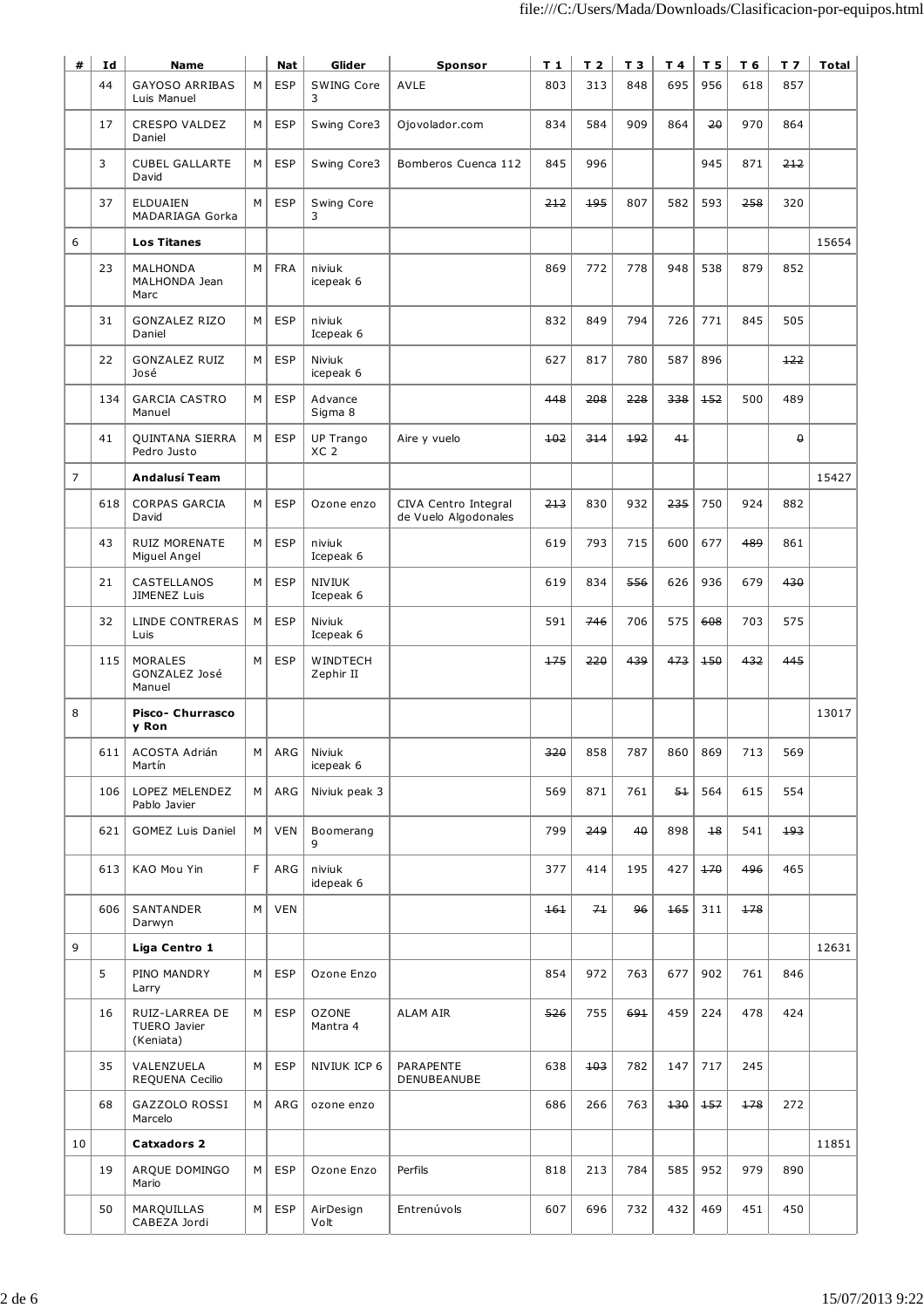| #  | Id  | <b>Name</b>                       |    | Nat        | Glider                                      | Sponsor      | $T_1$ | T <sub>2</sub> | T <sub>3</sub> | T 4 | T <sub>5</sub> | T 6      | T <sub>7</sub> | <b>Total</b> |
|----|-----|-----------------------------------|----|------------|---------------------------------------------|--------------|-------|----------------|----------------|-----|----------------|----------|----------------|--------------|
|    | 182 | <b>FALCON</b><br>SOLDEVILA Óscar  | М  | <b>ESP</b> | Windtech<br>fenix                           |              | 497   | 727            | 250            | 443 | 511            | 58       | 307            |              |
|    | 61  | PUJOL SABATÉ<br>Quiònia           | F  | <b>ESP</b> | nova mentor<br>2                            |              | 31    | 190            | $9+$           | 49  | 53             | 58       | 145            |              |
| 11 |     | <b>Swing Astral</b>               |    |            |                                             |              |       |                |                |     |                |          |                | 10943        |
|    | 74  | <b>BLANCO</b><br>ZABALETA Txus    | M  | <b>ESP</b> | Swing Astral<br>$\overline{7}$              |              | 497   | 715            | 683            | 545 | 515            | وو       | 413            |              |
|    | 27  | <b>MEZGER Andreas</b>             | M  | SUI        | Swing Astral<br>7.26                        | <b>SWING</b> | 83    | 505            | 680            | 473 | 505            | 415      | 476            |              |
|    | 53  | IZCO OREJA Asier                  | M  | <b>ESP</b> | Swing Astral<br>7                           |              | 483   | 119            | 507            | 528 | 512            | 495      | 469            |              |
|    | 96  | JIMENEZ BLANCO<br>Robert          | M  | <b>ESP</b> | Swing Astral<br>7                           | Swing España | 525   | 547            | 121            | 462 | 303            | 409      | 459            |              |
| 12 |     | <b>Swing Mixto</b>                |    |            |                                             |              |       |                |                |     |                |          |                | 10791        |
|    | 78  | GONZALEZ OLIVA<br>Gregorio        | M  | <b>ESP</b> | Swing core 3                                | Tenerfly     | 845   | 933            | 769            | 915 | 736            | 991      | 216            |              |
|    | 38  | NAVARRO<br>GONZALEZ Paco          | M  | <b>ESP</b> | Swing Artral<br>$\overline{7}$              |              | 62    | 716            | 631            | 522 | 160            | 406      | 70             |              |
|    | 261 | CERVILLA DIAZ<br>Carlos           | М  | <b>ESP</b> | SWING<br>Mistral 7                          | Granaltura   | 313   | 95             | 275            | 429 | 454            | 406      | 347            |              |
|    | 158 | SILLA MARTINEZ<br>Nando           | м  | <b>ESP</b> | SWING<br>astral 7                           |              | 405   | 210            | 88             | 339 | 202            | $\theta$ | 43             |              |
| 13 |     | <b>Team Peak 3</b>                |    |            |                                             |              |       |                |                |     |                |          |                | 10372        |
|    | 33  | LAZARO CAMAÑES<br>Oriol           | M  | <b>ESP</b> | NIVIUK                                      |              | 557   | 752            | 291            | 358 | 476            | 505      | 444            |              |
|    | 30  | <b>BALLESTER PI</b><br>Sergi      | M  | <b>ESP</b> | niviuk peak 3                               |              | 622   | 235            | 275            | 592 | 475            | 584      | 539            |              |
|    | 64  | LAZARO IRANZO<br>Josep Miguel     | M  | <b>ESP</b> | Niviuk Peak 3                               |              | 297   | 354            | 281            | 478 | 524            | 678      | 188            |              |
|    | 91  | <b>BERNEDA MARTIN</b><br>Xavier   | M  | <b>ESP</b> | Niviuk Peak 3                               | M            | 313   | 321            | 312            | 457 |                |          | $+50$          |              |
|    | 47  | MALECKI LEVY<br>Ivan Clement      | M  | ARG        | niviuk peak 3                               |              | 603   | 660            | 111            | 39  |                |          |                |              |
| 14 |     | <b>El Mesias</b>                  |    |            |                                             |              |       |                |                |     |                |          |                | 9357         |
|    | 40  | AREVALO GUEDE<br>Jose Ignacio     | М  | <b>ESP</b> | Uturn Pasion                                |              | 555   | 535            | 674            | 659 | 206            | 196      | 465            |              |
|    | 76  | BENITEZ FRAYSSE<br>Manuel         | мı | <b>ESP</b> | Nova Mentor<br>3                            |              | 317   | 396            | 186            | 427 | 437            | 406      | 407            |              |
|    | 28  | ALCALA MOLINA<br>Francisco        | M  | ESP        | <b>NOVA Factor</b><br>$\mathbf{2}^{\prime}$ |              | 396   | 182            | 299            | 427 | $+18$          | 499      | 418            |              |
|    | 63  | PEREZ JORGE José<br>Antonio       | м  | <b>ESP</b> | Nova Factor<br>$\mathbf{2}^{\prime}$        |              | 221   | 395            | 196            | 427 | 437            | 58       | 451            |              |
|    | 58  | ZAPATA MANTAS<br>Juan Carlos      | м  | <b>ESP</b> | ADVANCE<br>Sigma 8                          |              | 60    | 93             | 508            | 268 | 218            | 438      | 416            |              |
| 15 |     | <b>The Twints</b>                 |    |            |                                             |              |       |                |                |     |                |          |                | 9184         |
|    | 601 | MUCKLOW Gordon                    | M  | <b>GBR</b> | Niviuk Peak 2                               |              | 518   | 557            | 675            | 523 | 534            | 568      | 515            |              |
|    | 600 | PERKES Richard                    | М  | GBR        | Mantra M4                                   |              | 472   | 424            | 282            | 511 | 532            | 570      | 480            |              |
|    | 605 | STREET Paul                       | м  | GBR        | Ozone Delta<br>2                            |              | 205   | 465            | 197            | 276 | 286            | 398      | 44             |              |
|    | 602 | FENTUM FENTUM<br>David            | м  | GBR        | Nova Mentor<br>2                            |              | $+32$ | 71             | 349            | 39  | 70             | 81       |                |              |
| 16 |     | Liga Centro 2                     |    |            |                                             |              |       |                |                |     |                |          |                | 9033         |
|    | 180 | MENCHERO<br>GARCÍA-OLÍAS<br>Pablo | м  | <b>ESP</b> | U-Turn<br>passion                           |              | 581   | 290            | 620            | 424 | 464            | 373      | 494            |              |
|    | 36  | MORENO BENITO<br>Maite            | F  | <b>ESP</b> | Ozone Delta<br>2                            |              | 581   | 119            | 479            | 427 | 217            | 453      | 417            |              |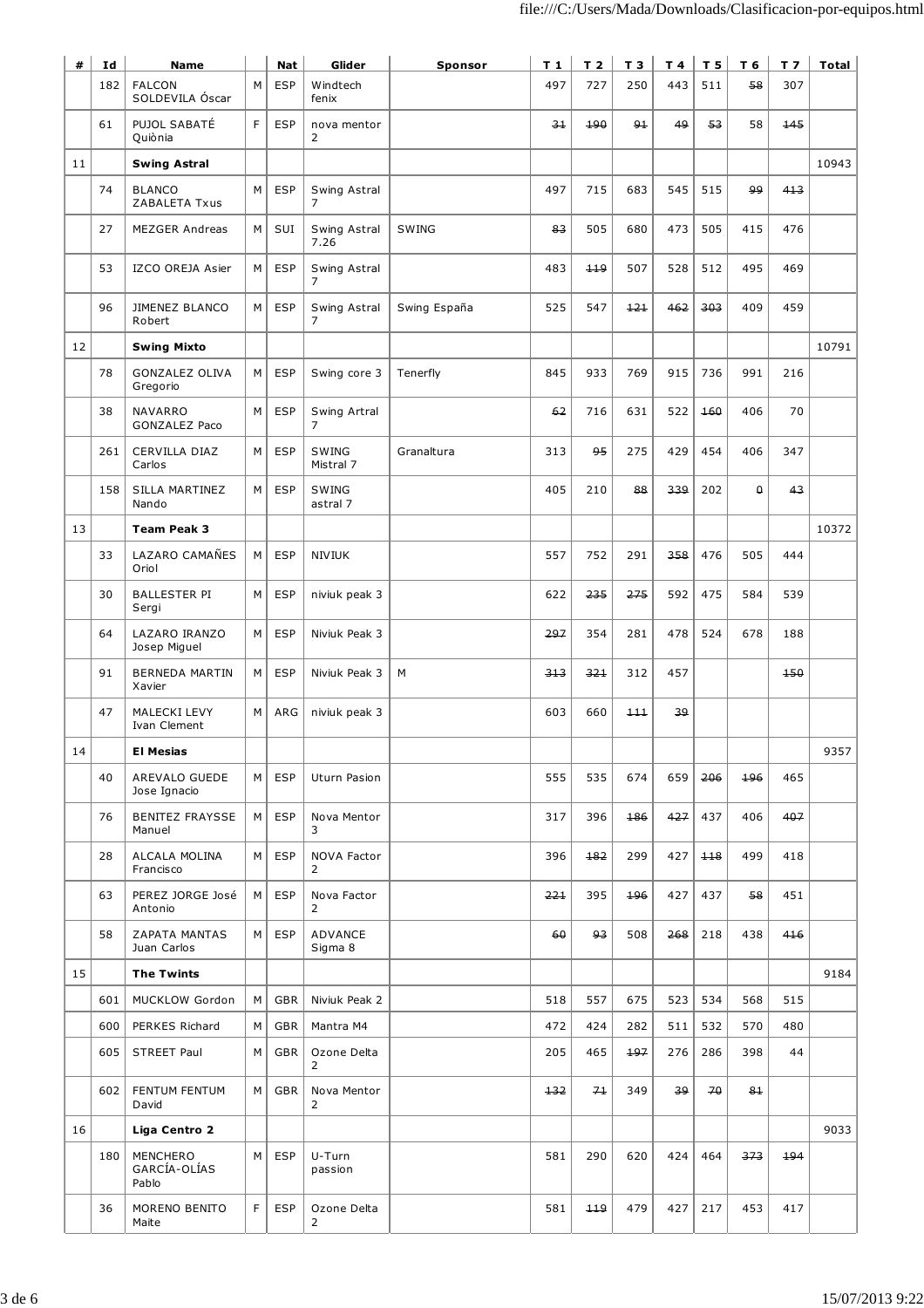| #  | Id  | <b>Name</b>                             |   | <b>Nat</b> | Glider                        | Sponsor                          | T <sub>1</sub> | T <sub>2</sub> | T 3 | T 4         | <u>T 5</u> | T 6      | T <sub>7</sub> | <b>Total</b> |
|----|-----|-----------------------------------------|---|------------|-------------------------------|----------------------------------|----------------|----------------|-----|-------------|------------|----------|----------------|--------------|
|    | 80  | ORTIZ MARTIN<br>Virgilio                | M | <b>ESP</b> | Skywalk<br>Cayene 4           |                                  | 292            | 179            | 116 | 560         | 520        | 489      | 417            |              |
|    | 56  | <b>KENDALL Edmund</b><br>Benjamin       | M | <b>USA</b> | Ozone Delta<br>$\overline{2}$ |                                  | 478            | 220            | 119 |             | 161        | 399      | 436            |              |
|    | 149 | <b>HIJON NEIRA</b><br>Roberto           | M | <b>ESP</b> | Windtech<br>fenix             |                                  | 127            | 169            | 377 | 106         | 149        |          | 422            |              |
| 17 |     | Catxadors 1                             |   |            |                               |                                  |                |                |     |             |            |          |                | 8229         |
|    | 48  | CABISCOL CATALA<br>Antonio              | M | <b>ESP</b> | Nova Mentor<br>3              |                                  | $3+$           | 511            | 423 | 538         | 517        | 406      | 487            |              |
|    | 67  | VALLÈS MILLA Pere                       | M | <b>ESP</b> | Air Design<br>Pure            |                                  | 615            | 665            | 121 | 432         | 0          | 530      | 344            |              |
|    | 213 | FERNANDEZ<br>FERNANDEZ Joel             | M | <b>ESP</b> | Nova mentor<br>3              |                                  | 456            | 201            | 279 | 540         | 0          | 430      | 505            |              |
|    | 222 | <b>BENDICHO</b><br>MARTINEZ Mateu       | M | <b>ESP</b> | UP trango<br>xc2              |                                  | 176            | 111            | 174 | 72          | $\theta$   | $\theta$ | $\theta$       |              |
| 18 |     | <b>Los Arrastrados</b>                  |   |            |                               |                                  |                |                |     |             |            |          |                | 8147         |
|    | 29  | MOYES VALLS<br>Enric                    | M | <b>ESP</b> | NIVIUK Artik<br>3             |                                  | 432            | 260            | 659 | 432         | 517        | 500      | 454            |              |
|    | 138 | <b>ARANDA VERES</b><br>Andreu           | М | <b>ESP</b> | niviuk artik3                 | Club Parapent Puig<br>d'Afrou    | 434            | 119            | 278 | 223         | 437        | 381      | 408            |              |
|    | 121 | PONS GUASCH<br>Ignasi                   | М | <b>ESP</b> | Niviuk Artik 3                |                                  | 316            | 98             | 187 | 428         | 216        | 455      | 448            |              |
|    | 49  | PENELLA ROS<br>Josep Ramón              | M | <b>ESP</b> | NIVIUK Artik<br>3             |                                  | 369            | 96             | 229 | 427         | 366        | 108      | 346            |              |
|    | 124 | POL FONT Albert                         | M | <b>ESP</b> | Niviuk hook<br>3              |                                  | 50             | 111            | 48  | 343         | 86         | 83       | 411            |              |
| 19 |     | Almendras<br>Sarralde                   |   |            |                               |                                  |                |                |     |             |            |          |                | 7518         |
|    | 129 | SARRALDE<br>VIZUETE Fernando            | M | <b>ESP</b> | ozone Delta<br>$\overline{2}$ | almendras sarralde               | 297            | 204            | 278 | 549         | 525        | 438      | 417            |              |
|    | 157 | ORUESAGASTI<br>DIEZ Alex                | M | <b>ESP</b> | <b>SKYWALK</b><br>cayenne 4   |                                  | 319            | 229            | 87  | 472         | 295        | 406      | 400            |              |
|    | 113 | RUIZ BUJEDO<br>Víctor                   | M | <b>ESP</b> | ADVANCE<br>Sigma 7            |                                  | 356            | 98             | 626 | 203         | 253        | 149      | هو             |              |
|    | 603 | ECHEVARRIA<br>QUINTANA Aitor            | м | <b>ESP</b> | Artik 3                       |                                  | 340            | 86             | 190 | 191         | 114        | 289      | 403            |              |
|    | 181 | <b>BENITO GOMEZ</b><br>Oskar            | M | <b>ESP</b> | niviuk artik 3                |                                  | 165            | 103            | 377 | 239         | 68         | 58       | 43             |              |
| 20 |     | Equipo<br>extremeño                     |   |            |                               |                                  |                |                |     |             |            |          |                | 7399         |
|    | 116 | SANCHEZ<br>MARTINEZ Andrés<br>Francisco | M | <b>ESP</b> | Niviuk Peak 3                 | aerofly.es-sol                   | 589            | 798            | 693 | 340         | 524        | 508      | 569            |              |
|    | 57  | LINDO MIMOSO<br>Eduardo                 | M | <b>ESP</b> | <b>OZONE</b><br>Mantra 4      |                                  | 412            | 88             | 378 | 427         | 471        | 429      | 376            |              |
|    | 252 | PEREZ GIL María                         | F | <b>ESP</b> | Advance<br>Epsilon 6          | parapentepangea.es               | 88             | 81             | 40  | 177         | 57         | 185      | 43             |              |
|    | 250 | PALACIOS<br><b>AGUEDO Carlos</b>        | M | <b>ESP</b> | Sol Synergi<br>5              | AEROFLY                          | $-3+$          | 71             | 97  | 43          | 126        | 58       | $\theta$       |              |
| 21 |     | Euskadiko<br>Selekziona                 |   |            |                               |                                  |                |                |     |             |            |          |                | 6587         |
|    | 34  | PEREZ LEUNDA<br>Rodolfo                 | M | <b>ESP</b> | Niviuk Artik 3                |                                  | 432            | 425            | 121 | 383         | 511        | 490      | 449            |              |
|    | 39  | ALVAREZ<br>CASTILLEJO José<br>Javier    | M | <b>ESP</b> | Ozone enzo                    |                                  | 850            | 261            | 825 | 799         | 0          |          |                |              |
|    | 165 | VAZ BARROSO<br>Leire                    | F | <b>ESP</b> | Niviuk Artic 3                | Demuporsa /<br>Portugalete Kirol | 297            | 111            | 68  | $\mathbf 0$ | 65         | 156      | 344            |              |
| 22 |     | Euskadiko<br>Selekziona Sport           |   |            |                               |                                  |                |                |     |             |            |          |                | 4990         |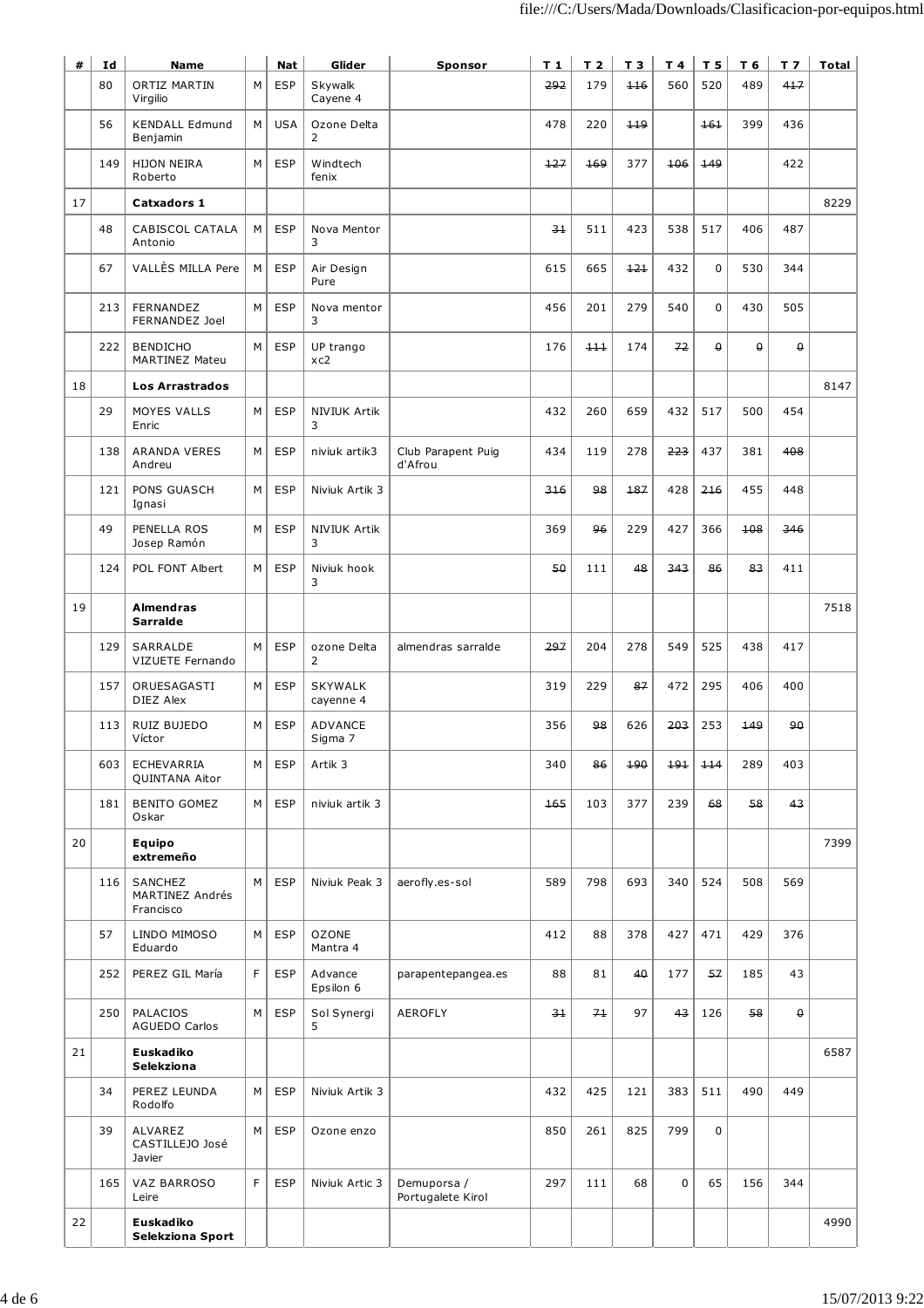| # | Id  | Name                                                 |   | Nat        | Glider             | <b>Sponsor</b> | T 1 | T 2 | T 3 | $T$ 4 $\vert$ | T <sub>5</sub> | T 6 | T <sub>7</sub> | Total |
|---|-----|------------------------------------------------------|---|------------|--------------------|----------------|-----|-----|-----|---------------|----------------|-----|----------------|-------|
|   | 120 | IRURTIA<br>ARRILLAGA Karlos                          | M | <b>ESP</b> | skiwalk<br>kayen 4 |                | 303 | 228 | 310 | 529           | 52             | 537 | 223            |       |
|   | 75  | PEREX AVILA<br>Víctor Manuel                         | M | <b>ESP</b> | OZONE Delta<br>2   |                | 383 | 78  | 585 | 328           |                |     |                |       |
|   | 123 | <b>GOMEZ DE</b><br>SEGURA IBAÑEZ<br>DE OPACUA Javier | M | <b>ESP</b> | Advance<br>Sigma 8 |                | 31  | 147 | 187 | 427           | 119            | 100 | 155            |       |
|   | 175 | ARICETA<br>LOPETEGUI Iñigo                           | M | <b>ESP</b> | Gin                |                | 267 | 110 | 41  | 199           |                |     |                |       |
|   | 143 | PEREZ CALVO<br>Angel                                 | M | <b>ESP</b> | Niviuk Artic B     |                | 97  | 98  |     |               |                |     |                |       |